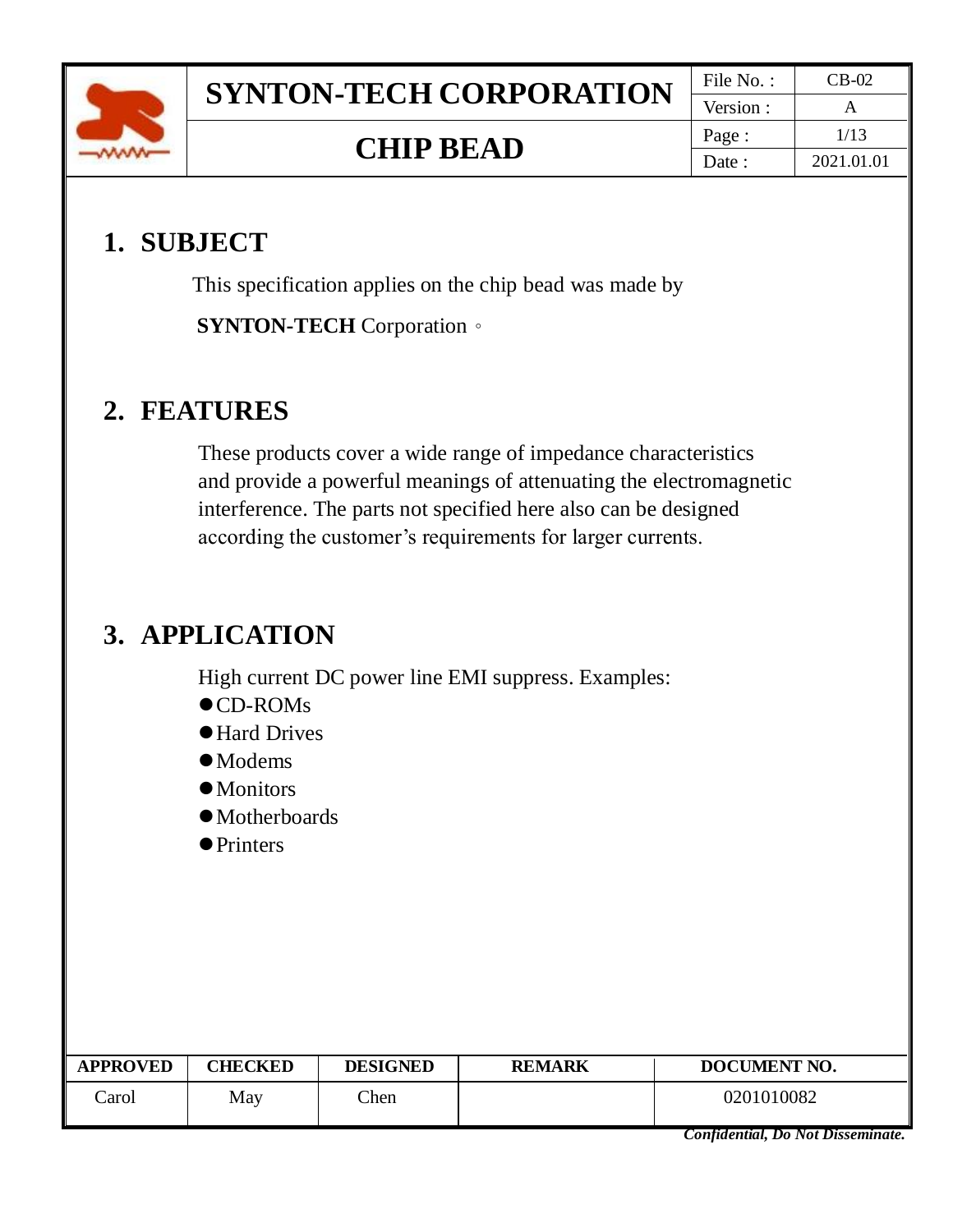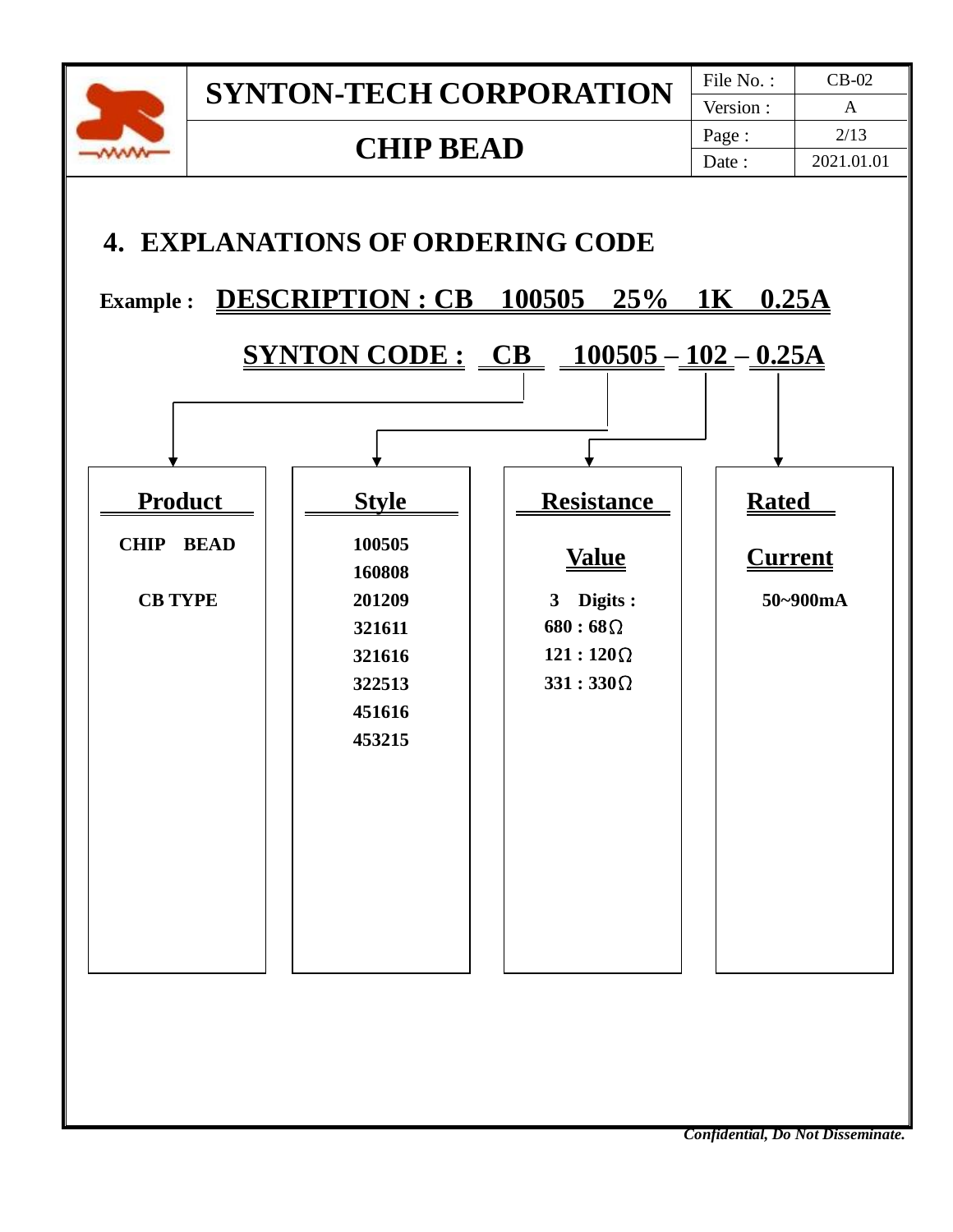| Version:<br>3/13<br>Page: |  | <b>SYNTON-TECH CORPORATION</b> | File No.: | CB-02 |
|---------------------------|--|--------------------------------|-----------|-------|
|                           |  |                                |           |       |
|                           |  | <b>CHIP BEAD</b>               |           |       |
| 2021.01.01<br>Date        |  |                                |           |       |

# **5. DIMENSIONS**



Unit: m/m

| <b>TYPE</b>     | $\mathbf A$    | B             | $\mathbf C$    | D             |
|-----------------|----------------|---------------|----------------|---------------|
| <b>CB100505</b> | $1.0 \pm 0.10$ | $0.5 \pm 0.1$ | $0.5 \pm 0.10$ | $0.2 \pm 0.1$ |
| <b>CB160808</b> | $1.6 \pm 0.25$ | $0.8 \pm 0.2$ | $0.8 \pm 0.15$ | $0.3 \pm 0.2$ |
| <b>CB201209</b> | $2.0 \pm 0.25$ | $1.2 \pm 0.2$ | $0.9 \pm 0.20$ | $0.5 \pm 0.3$ |
| <b>CB321611</b> | $3.2 \pm 0.25$ | $1.6 \pm 0.2$ | $1.1 \pm 0.3$  | $0.5 \pm 0.3$ |
| <b>CB321616</b> | $3.2 \pm 0.25$ | $1.6 \pm 0.2$ | $1.6 \pm 0.3$  | $0.5 \pm 0.3$ |
| CB322513        | $3.2 \pm 0.25$ | $2.5 \pm 0.3$ | $1.3 \pm 0.3$  | $0.5 \pm 0.3$ |
| CB451616        | $4.5 \pm 0.25$ | $1.6 \pm 0.3$ | $1.6 \pm 0.3$  | $0.5 \pm 0.3$ |
| CB453215        | $4.5 \pm 0.25$ | $3.2 \pm 0.3$ | $1.5 \pm 0.3$  | $0.5 \pm 0.3$ |
| Figure1         |                |               |                |               |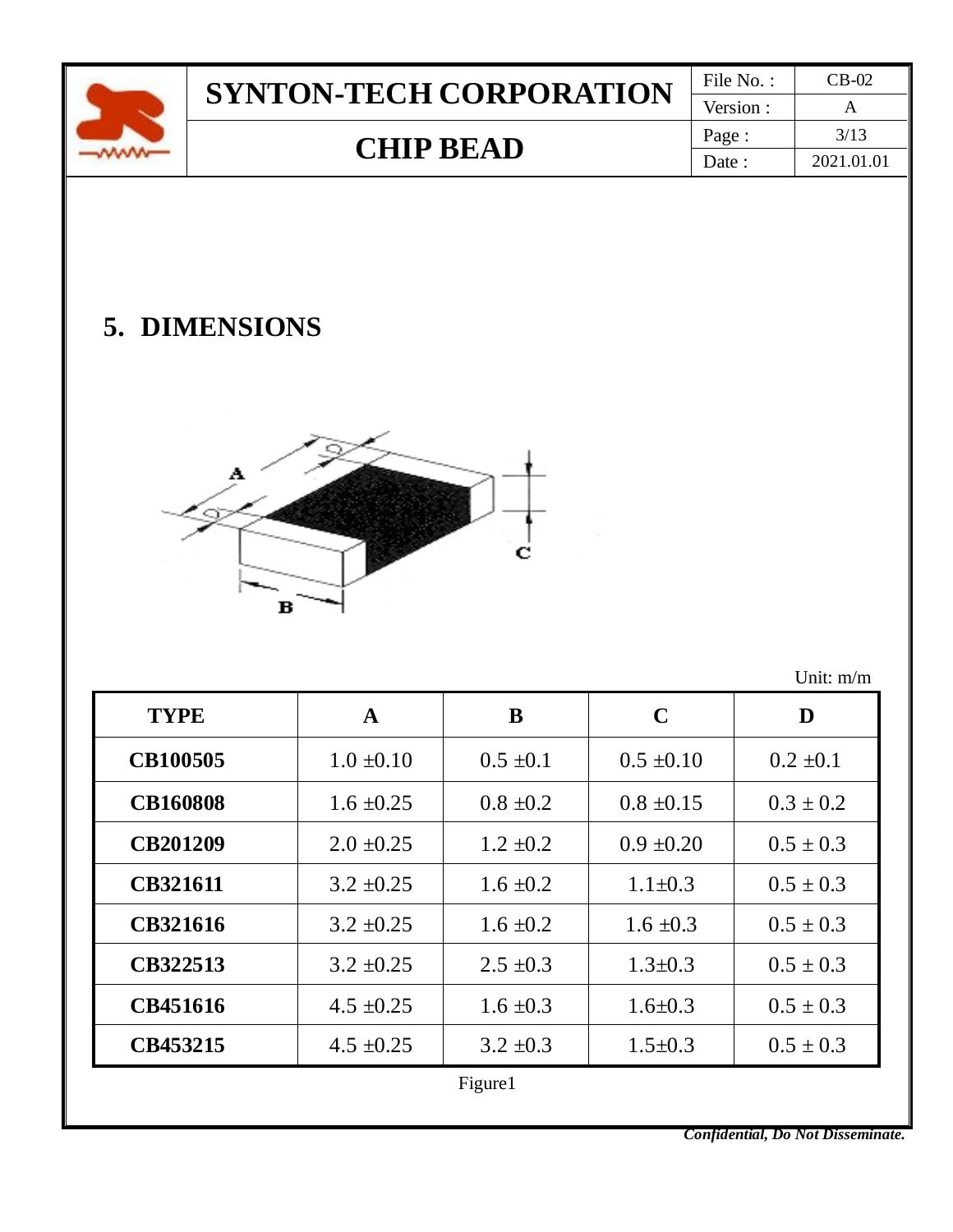

## **6. ELECTRICAL CHARACTERISTICS**

### **CB100505**

|                    | <b>Impedance</b> | <b>DCR</b> | <b>IDC</b> |
|--------------------|------------------|------------|------------|
| Part No.           | ohm $\pm 25\%$   | ohm(max)   | Ma(max)    |
| CB100505-100       | 10               | 0.05       | 500        |
| CB100505-300       | 30               | 0.20       | 300        |
| CB100505-600       | 60               | 0.40       | 200        |
| CB100505-121       | 120              | 0.50       | 200        |
| CB100505-121       | 120              | 1.10       | 50         |
| CB100505-121       | 120              | 1.00       | 50         |
| CB100505-221       | 220              | 0.70       | 100        |
| CB100505-301       | 300              | 0.75       | 100        |
| CB100505-301       | 300              | 0.7        | 200        |
| CB100505-471       | 470              | 0.90       | 100        |
| CB100505-601       | 600              | 1.10       | 50         |
| CB100505-601       | 600              | 1.50       | 50         |
| CB100505-102       | 1000             | 1.50       | 50         |
| CB100505-102       | 1000             | 2.50       | 50         |
| CB100505-102-0.25A | 1000             | 0.7        | 250        |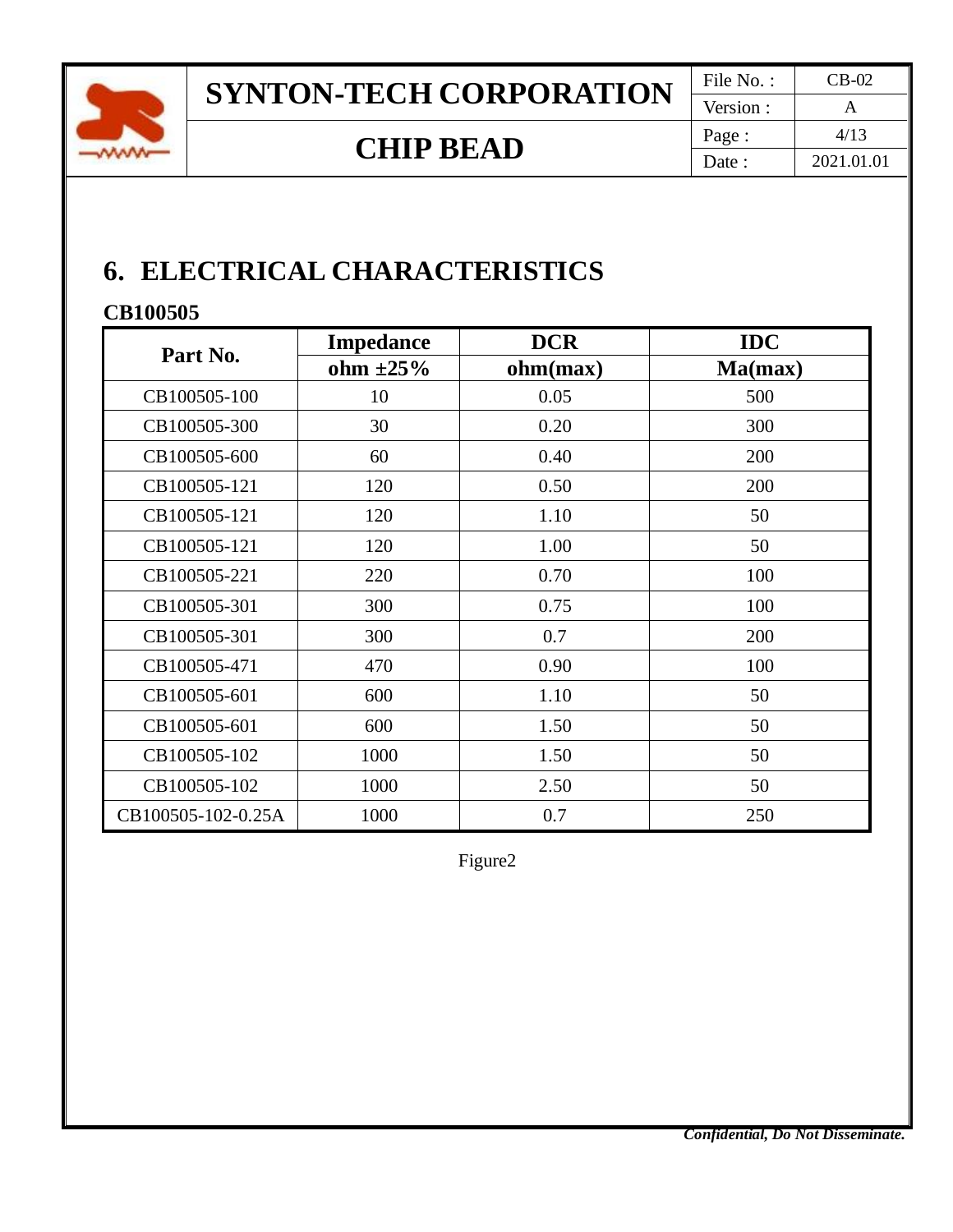

# **SYNTON-TECH CORPORATION**  $\frac{\text{File No. :}}{\text{Version :}} \frac{\text{CB-02}}{\text{A}}$

Version : **CHIP BEAD**  $\begin{array}{|c|c|c|c|c|}\n\hline\n\text{Page}: & \text{5/13} \\
\hline\n\text{Date}: & \text{2021.01}\n\end{array}$ Date : 2021.01.01

#### **CB160808**

| Part No.     | <b>Impedance</b> | <b>DCR</b> | <b>IDC</b> |
|--------------|------------------|------------|------------|
|              | ohm $\pm 25\%$   | ohm(max)   | Ma(max)    |
| CB160808-100 | 10               | 0.10       | 900        |
| CB160808-600 | 60               | 0.15       | 400        |
| CB160808-680 | 68               | 0.15       | 400        |
| CB160808-800 | 80               | 0.15       | 400        |
| CB160808-121 | 120              | 0.15       | 400        |
| CB160808-221 | 220              | 0.20       | 400        |
| CB160808-301 | 300              | 0.30       | 400        |
| CB160808-601 | 600              | 0.35       | 400        |
| CB160808-102 | 1000             | 0.55       | 300        |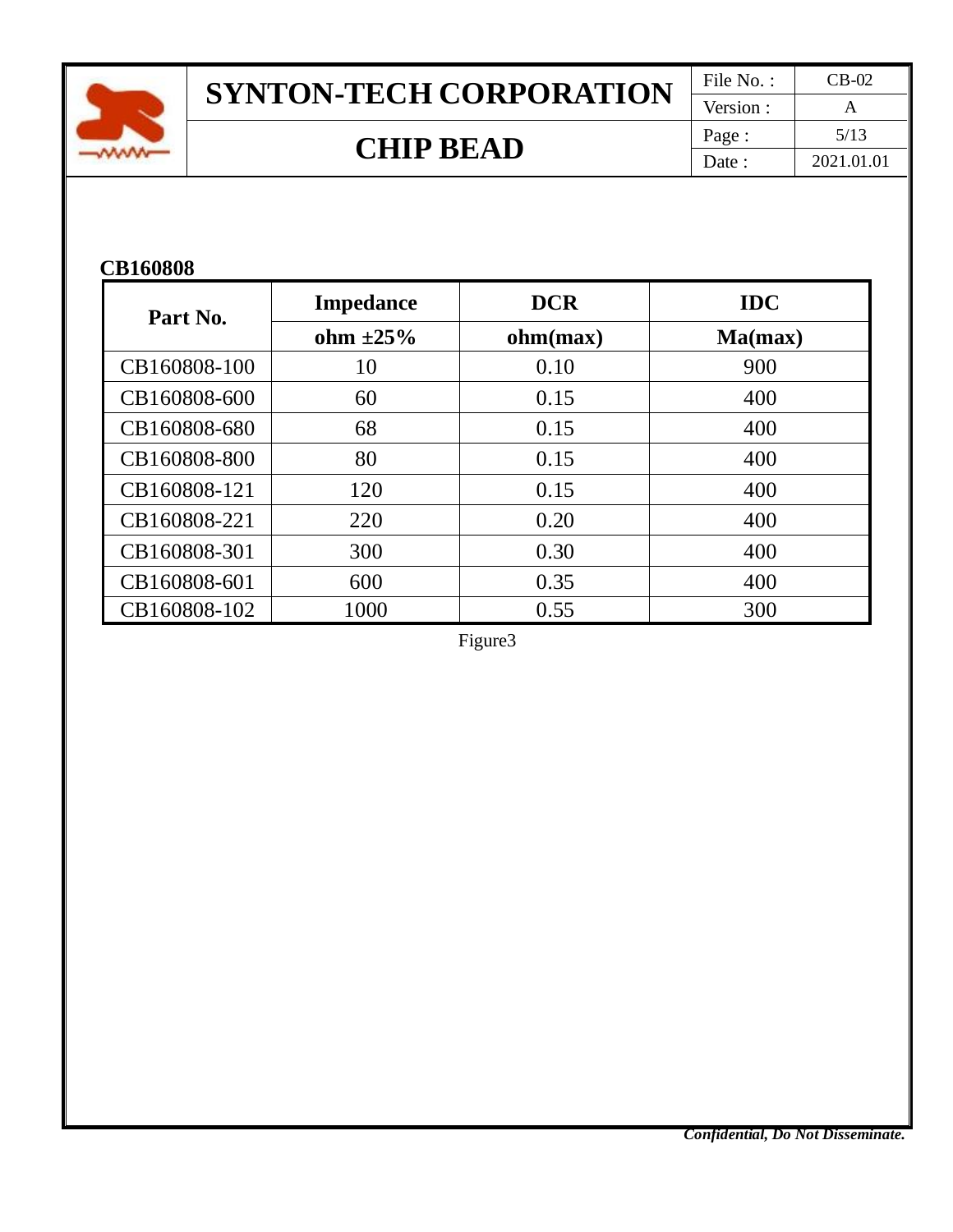

# **SYNTON-TECH CORPORATION**  $\frac{\text{File No. :}}{\text{Version :}} \frac{\text{CB-02}}{\text{A}}$

Version : **CHIP BEAD**  $\begin{array}{|c|c|c|c|c|}\n\hline\n\text{Page}: & \text{6/13} \\
\hline\n\text{Date}: & \text{2021.01}\n\end{array}$ Date : 2021.01.01

#### **CB201209**

| Part No.     | <b>Impedance</b> | <b>DCR</b> | <b>IDC</b> |
|--------------|------------------|------------|------------|
|              | ohm $\pm 25\%$   | ohm(max)   | mA(max)    |
| CB201209-070 | 7                | 0.10       | 300        |
| CB201209-100 | 10               | 0.07       | 500        |
| CB201209-110 | 11               | 0.10       | 300        |
| CB201209-320 | 32               | 0.10       | 300        |
| CB201209-600 | 60               | 0.15       | 300        |
| CB201209-800 | 80               | 0.15       | 300        |
| CB201209-121 | 120              | 0.20       | 300        |
| CB201209-151 | 150              | 0.20       | 300        |
| CB201209-301 | 300              | 0.25       | 300        |
| CB201209-401 | 400              | 0.30       | 300        |
| CB201209-601 | 600              | 0.25       | <b>200</b> |
| CB201209-601 | 600              | 0.35       | 300        |
| CB201209-202 | 2000             | 0.50       | 500        |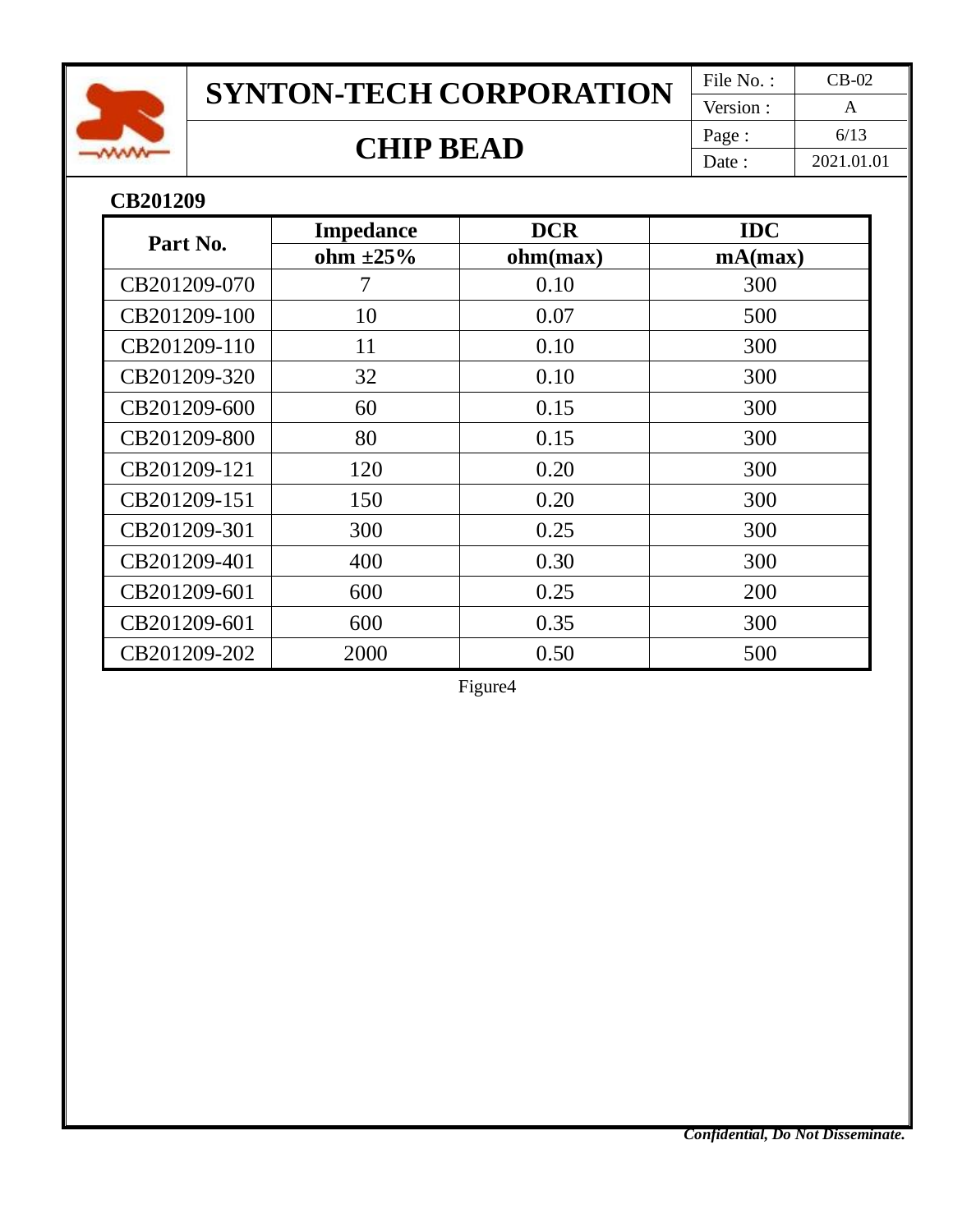

# **SYNTON-TECH CORPORATION**  $\frac{\text{File No. :}}{\text{Version :}} \frac{\text{CB-02}}{A}$

Version : **CHIP BEAD**  $\begin{array}{|c|c|c|c|c|}\n\hline\n\text{Page}: & \text{7/13} \\
\hline\n\text{Date}: & \text{2021.01}\n\end{array}$ Date : 2021.01.01

### **CB321611**

| Part No.     | <b>Impedance</b> | <b>DCR</b> | <b>IDC</b> |
|--------------|------------------|------------|------------|
|              | ohm $\pm 25\%$   | ohm(max)   | mA(max)    |
| CB321611-190 | 19               | 0.10       | 800        |
| CB321611-300 | 30               | 0.10       | 800        |
| CB321611-310 | 31               | 0.10       | 800        |
| CB321611-260 | 26               | 0.10       | 800        |
| CB321611-420 | 42               | 0.10       | 800        |
| CB321611-500 | 50               | 0.15       | 800        |
| CB321616-700 | 70               | 0.15       | 500        |
| CB321611-800 | 80               | 0.30       | 400        |
| CB321611-151 | 150              | 0.20       | 450        |
| CB321611-301 | 300              | 0.20       | 350        |
| CB321611-501 | 500              | 0.25       | 350        |
| CB321611-601 | 600              | 0.30       | 400        |
| CB321611-801 | 800              | 0.30       | 350        |
| CB321611-152 | 1500 (50MHz)     | 0.40       | 350        |
| CB321611-202 | 2000 (50MHz)     | 0.40       | 350        |

Figure5

### **CB322513**

| Part No.     | <b>Impedance</b> | <b>DCR</b> | <b>IDC</b> |
|--------------|------------------|------------|------------|
|              | ohm $\pm 25\%$   | ohm(max)   | mA(max)    |
| CB322513-310 | 31               | 0.10       | 500        |
| CB322513-600 |                  | 0.30       | 400        |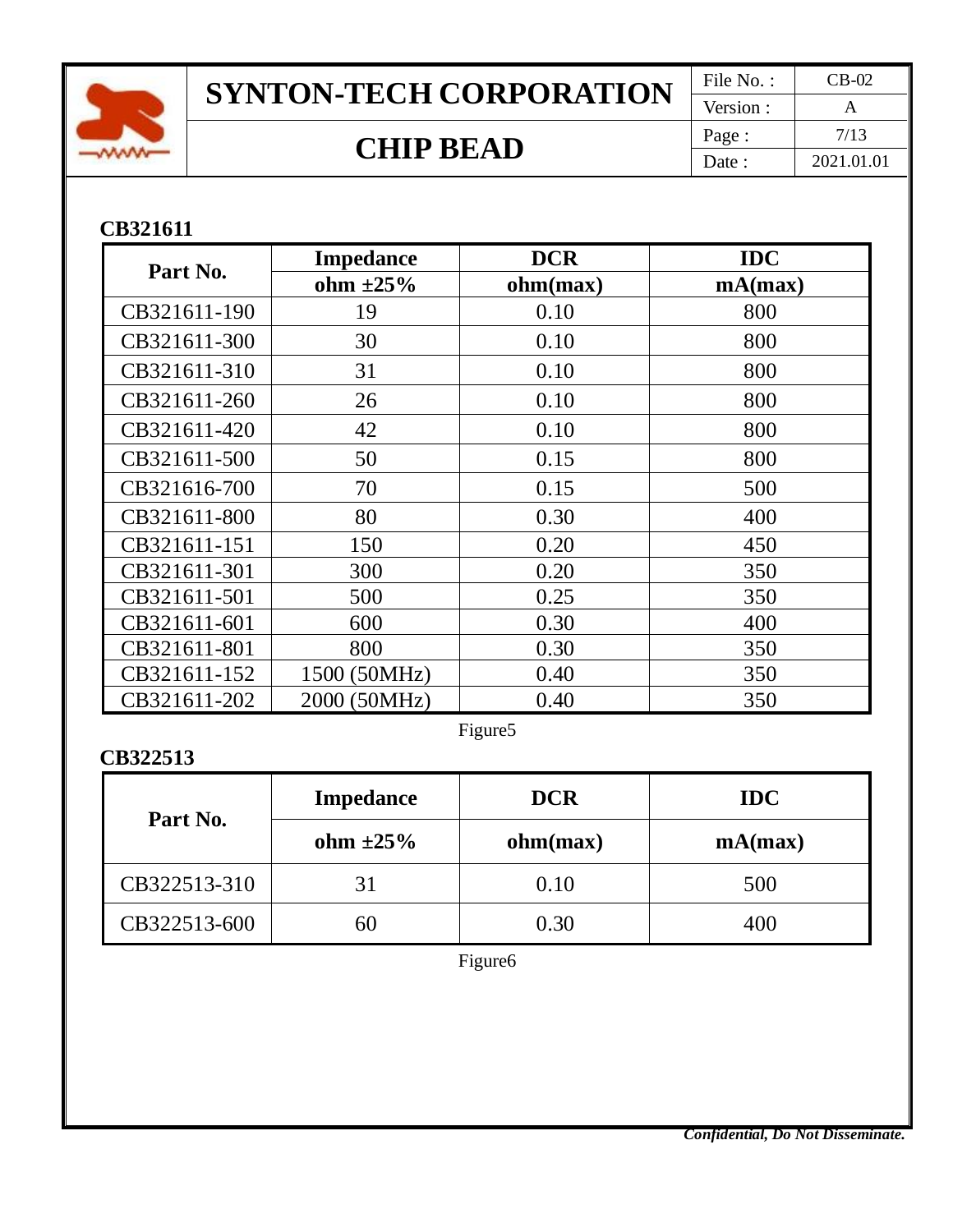

# **SYNTON-TECH CORPORATION**  $\frac{\text{File No. :}}{\text{Version :}} \frac{\text{CB-02}}{A}$

Version : **CHIP BEAD**  $\begin{array}{|c|c|c|c|c|}\n\hline\n\text{Page}: & \text{8/13} \\
\hline\n\text{Date}: & \text{2021.01}\n\end{array}$ Date : 2021.01.01

### **CB451616**

| Part No.     | <b>Impedance</b> | <b>DCR</b> | <b>IDC</b> |
|--------------|------------------|------------|------------|
|              | ohm $\pm 25\%$   | ohm(max)   | mA(max)    |
| CB451616-800 |                  | 0.30       | 400        |

Figure7

#### **CB453215**

|              | <b>Impedance</b> | <b>DCR</b> | <b>IDC</b> |
|--------------|------------------|------------|------------|
| Part No.     | ohm $\pm 25\%$   | ohm(max)   | mA(max)    |
| CB453215-700 | 70               | 0.20       | 500        |
| CB453215-121 | 120              | 0.20       | 500        |
| CB453215-151 | 150              | 0.20       | 500        |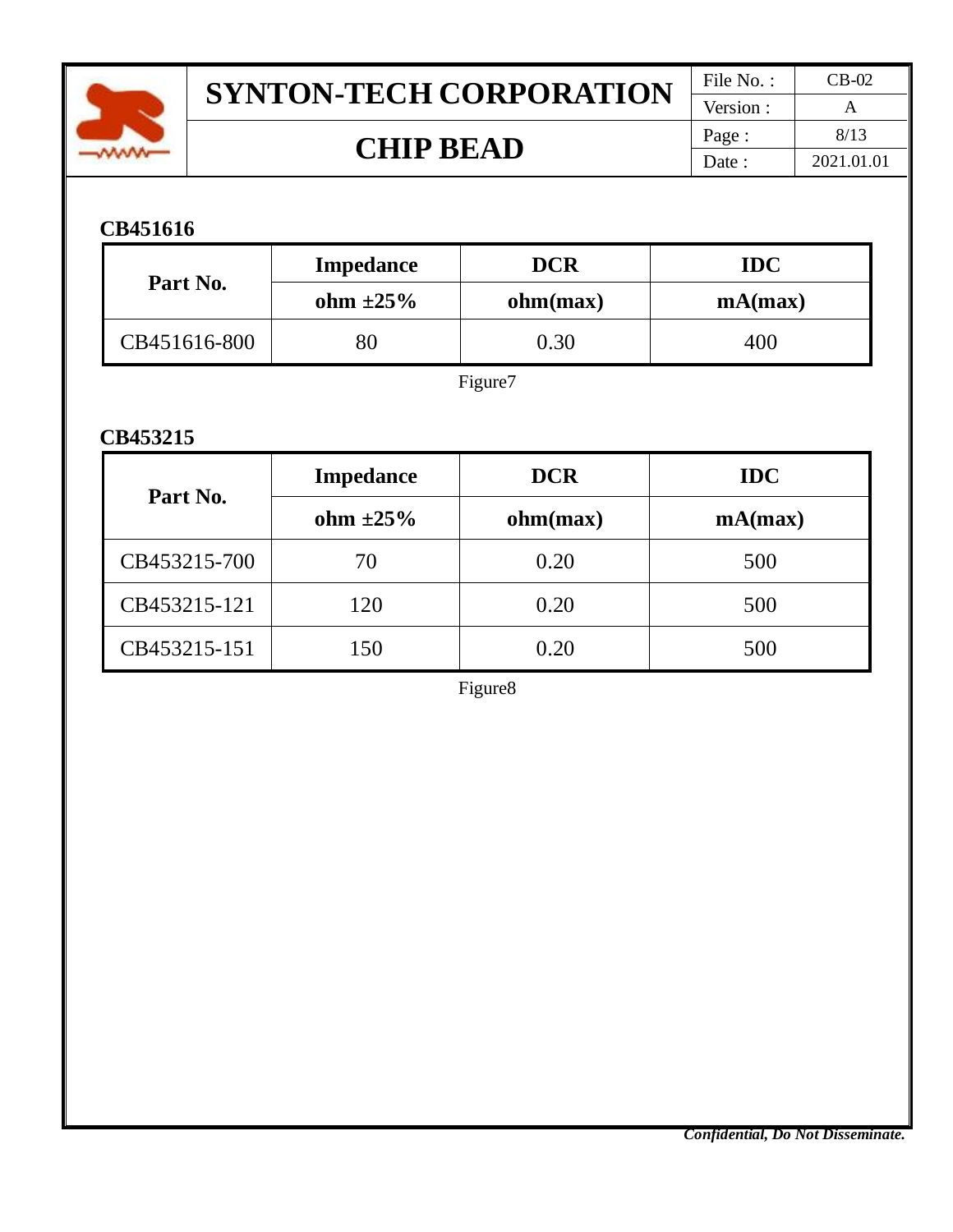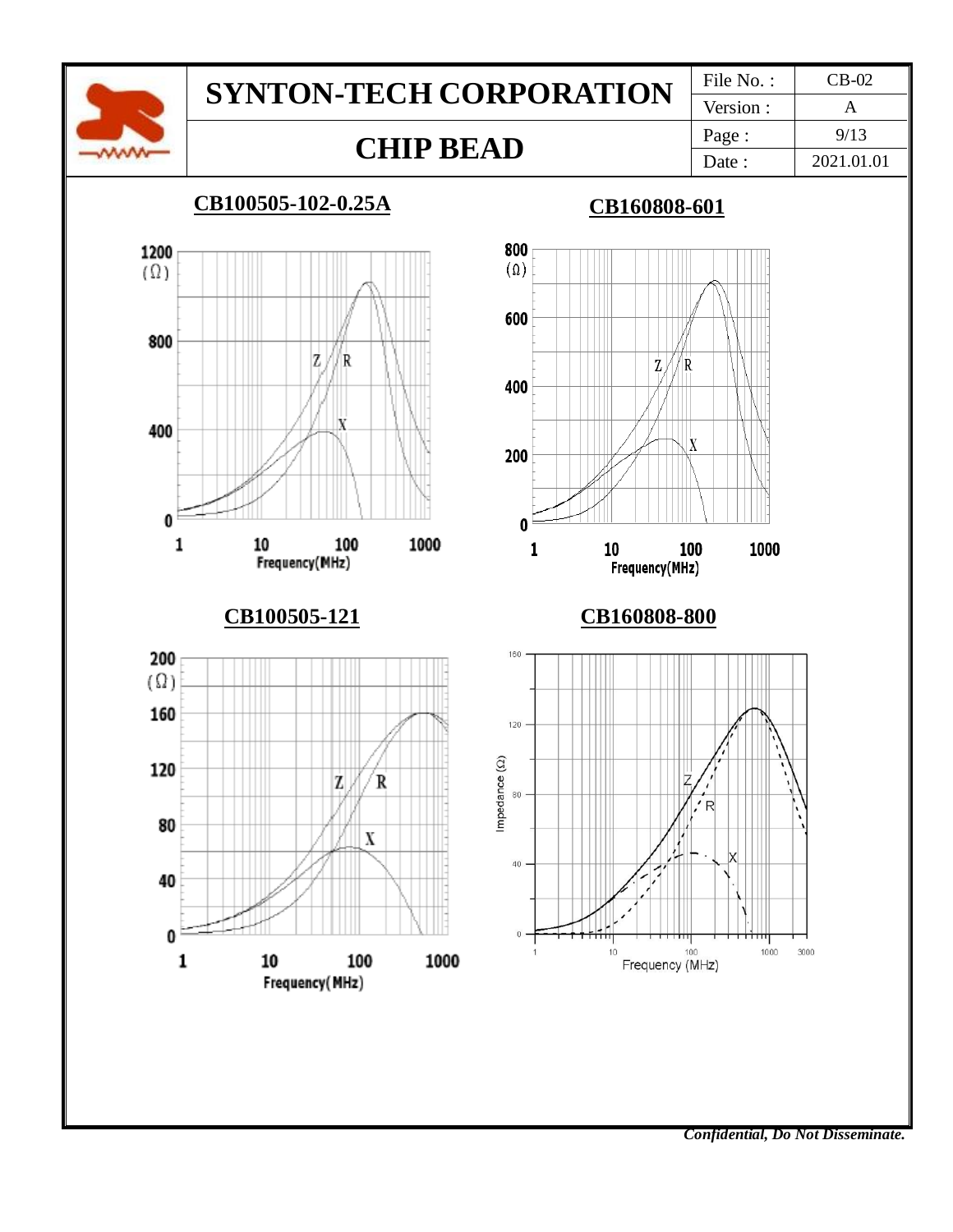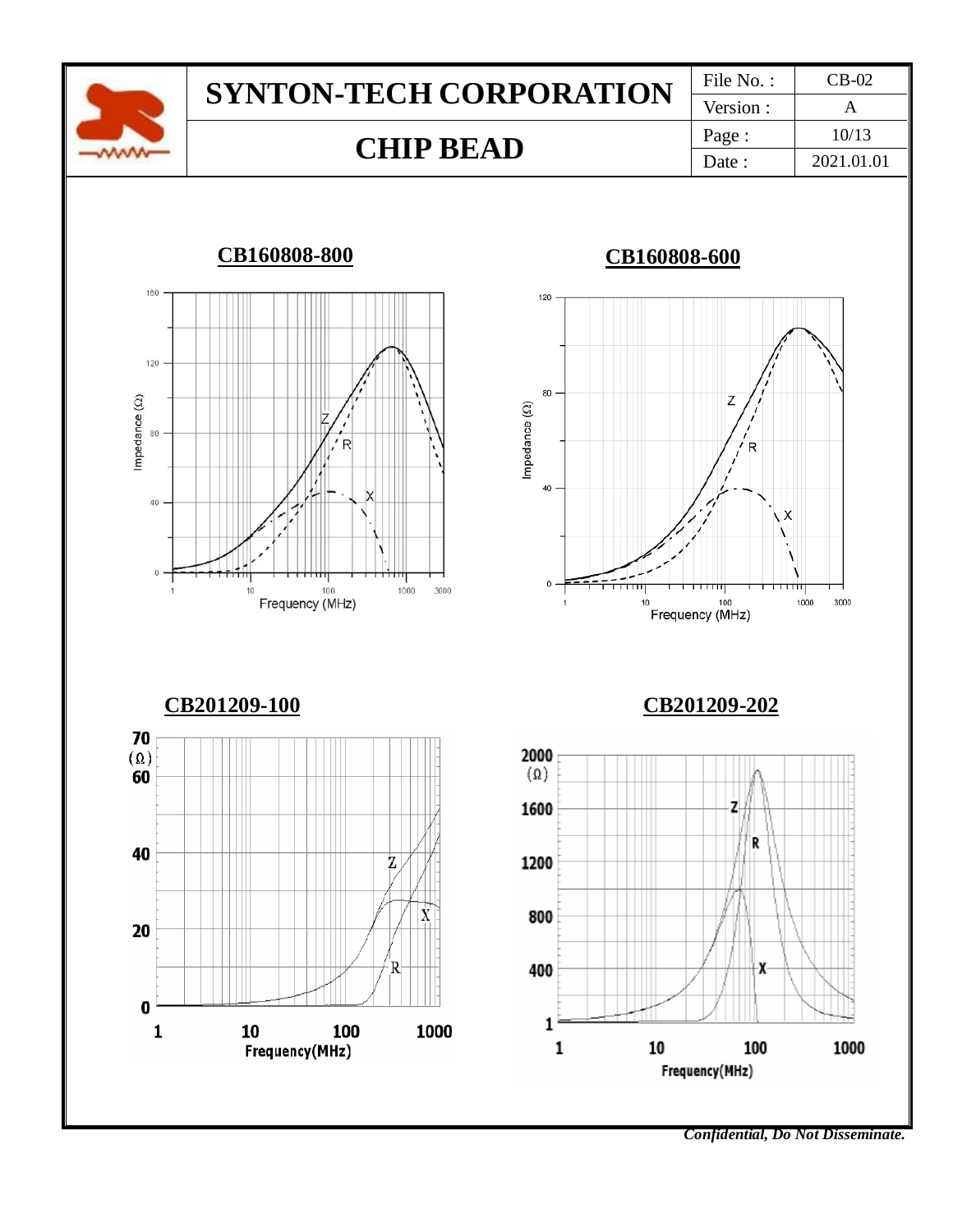

### **CB321611-300 CB321611-500**



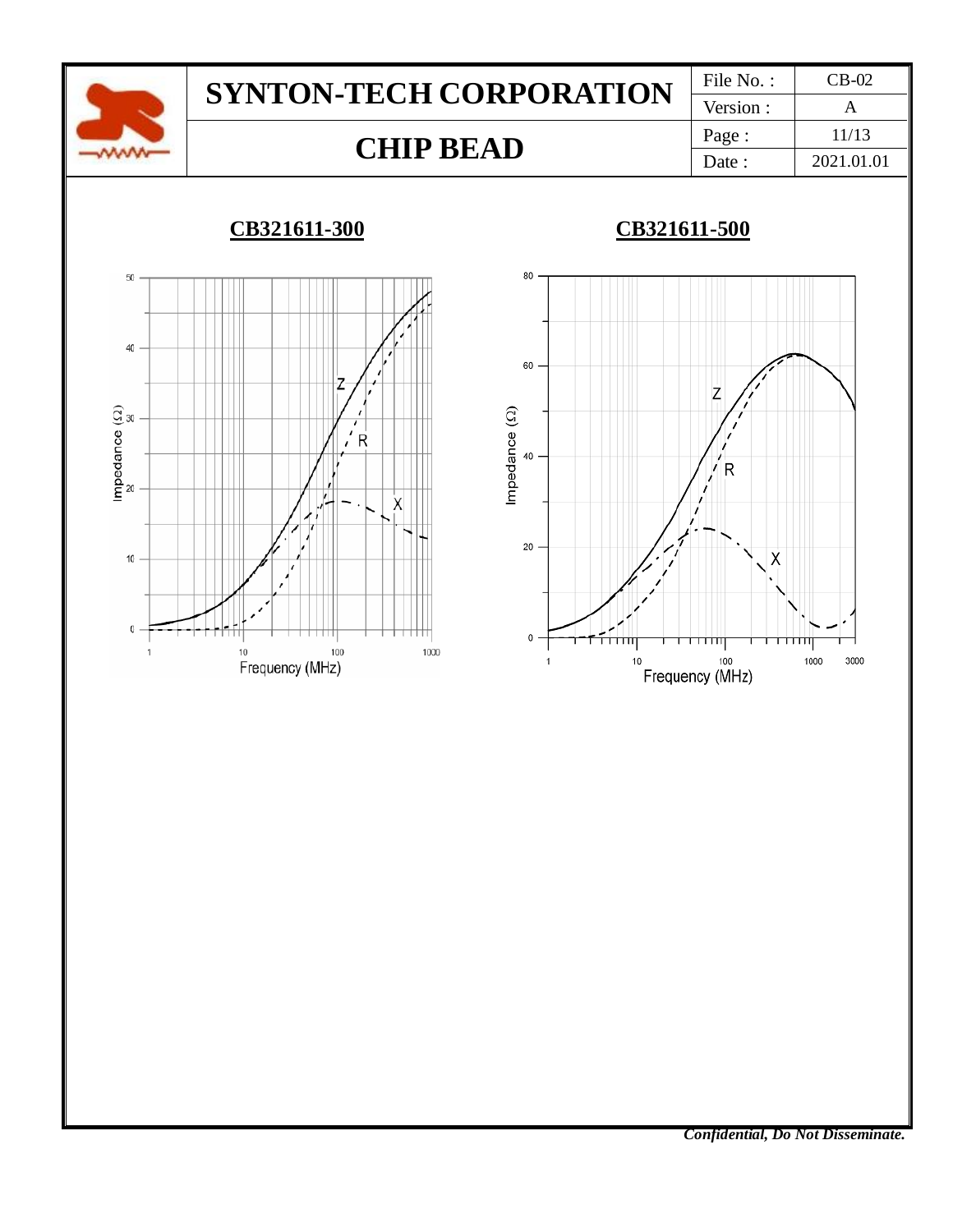

# **SYNTON-TECH CORPORATION**  $\frac{\text{File No. :}}{\text{Version :}} \frac{\text{CB-02}}{A}$

Version : **CHIP BEAD**  $\begin{array}{|c|c|c|c|c|}\n\hline\n\text{Page}: & \text{12/13} \\
\hline\n\text{Date}: & \text{2021.01.0}\n\end{array}$ Date : 2021.01.01

## **7. RELIABILITY AND TEST CONDITION**

| <b>Item</b>                               | <b>Performance</b>                                                                                                                                                    | <b>Test condition</b>                                                                                                                                                                                                     |
|-------------------------------------------|-----------------------------------------------------------------------------------------------------------------------------------------------------------------------|---------------------------------------------------------------------------------------------------------------------------------------------------------------------------------------------------------------------------|
| Operating temperature<br>range            | $-55 \sim +125^{\circ}C$                                                                                                                                              |                                                                                                                                                                                                                           |
| Storage temperature and<br>humidity range | $-10 \sim 40^{\circ}$ C, 70% RH max                                                                                                                                   |                                                                                                                                                                                                                           |
| Soldering heat resistance                 | The chips must have no<br>cracks. More than 75% of the<br>terminal electrode must be<br>covered with new solder.<br>Impedance : within $\pm 30\%$ of<br>initial value | Preheat:100-150℃, 60sec.<br>Solder temperature: $260 \pm 5^{\circ}$ C<br>Dip time: $6±1$ sec.                                                                                                                             |
| Solderability                             | More than 90% of the<br>terminal electrode must be<br>covered with new solder.                                                                                        | Preheat:150℃, 60sec.<br>Solder temperature: $240\pm5^{\circ}$ C<br>Dip time: $3\pm 1$ sec.                                                                                                                                |
| Terminal strength                         | The terminal electrode and<br>the ferrite must not be<br>damaged by the force applied<br>on the right conditions                                                      | Size<br>Force kg)<br>Time(sec)<br>1608<br>0.4<br>2012<br>0.6<br>3216<br>1.0<br>$>25$<br>3225<br>1.0<br>4516<br>1.0<br>4532<br>1.5                                                                                         |
| Substrate bending test                    | The terminal electrode and<br>the ferrite must not be<br>damaged by the force applied<br>on the right conditions.                                                     | After soldering a chip to a<br>test substrate, bend the<br>substrate by 3m/m and for 10<br>sec. then return. Soldering<br>shall be done in accordance<br>with the recommended PC<br>board pattern and reflow<br>soldering |